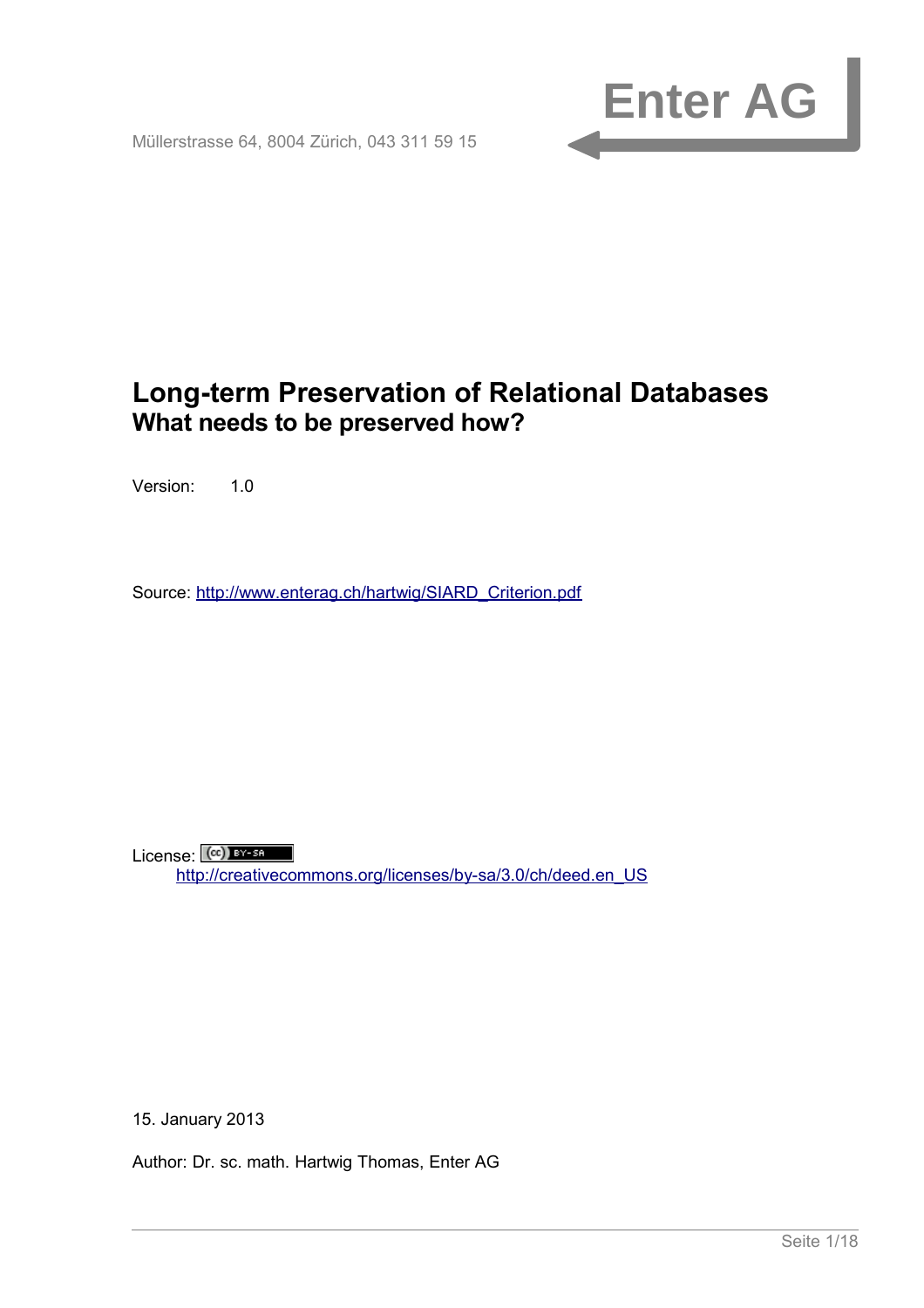# <span id="page-1-0"></span>LONG-TERM PRESERVATION OF RELATIONAL DATABASES

What needs to be preserved how?

# **Table of Contents**

| 5.2 The SIARD format must treat all data accessible to an archival user using SQL as a complete                                                                                                                                                              |  |
|--------------------------------------------------------------------------------------------------------------------------------------------------------------------------------------------------------------------------------------------------------------|--|
| 5.5 The SIARD format must contain technical meta data about all tables and columns11<br>5.7 The SIARD format may contain meta data about all other SQL:1999 objects 12<br>5.8 The SIARD format must not contain any information specific to an institution12 |  |
|                                                                                                                                                                                                                                                              |  |
|                                                                                                                                                                                                                                                              |  |
|                                                                                                                                                                                                                                                              |  |
|                                                                                                                                                                                                                                                              |  |
|                                                                                                                                                                                                                                                              |  |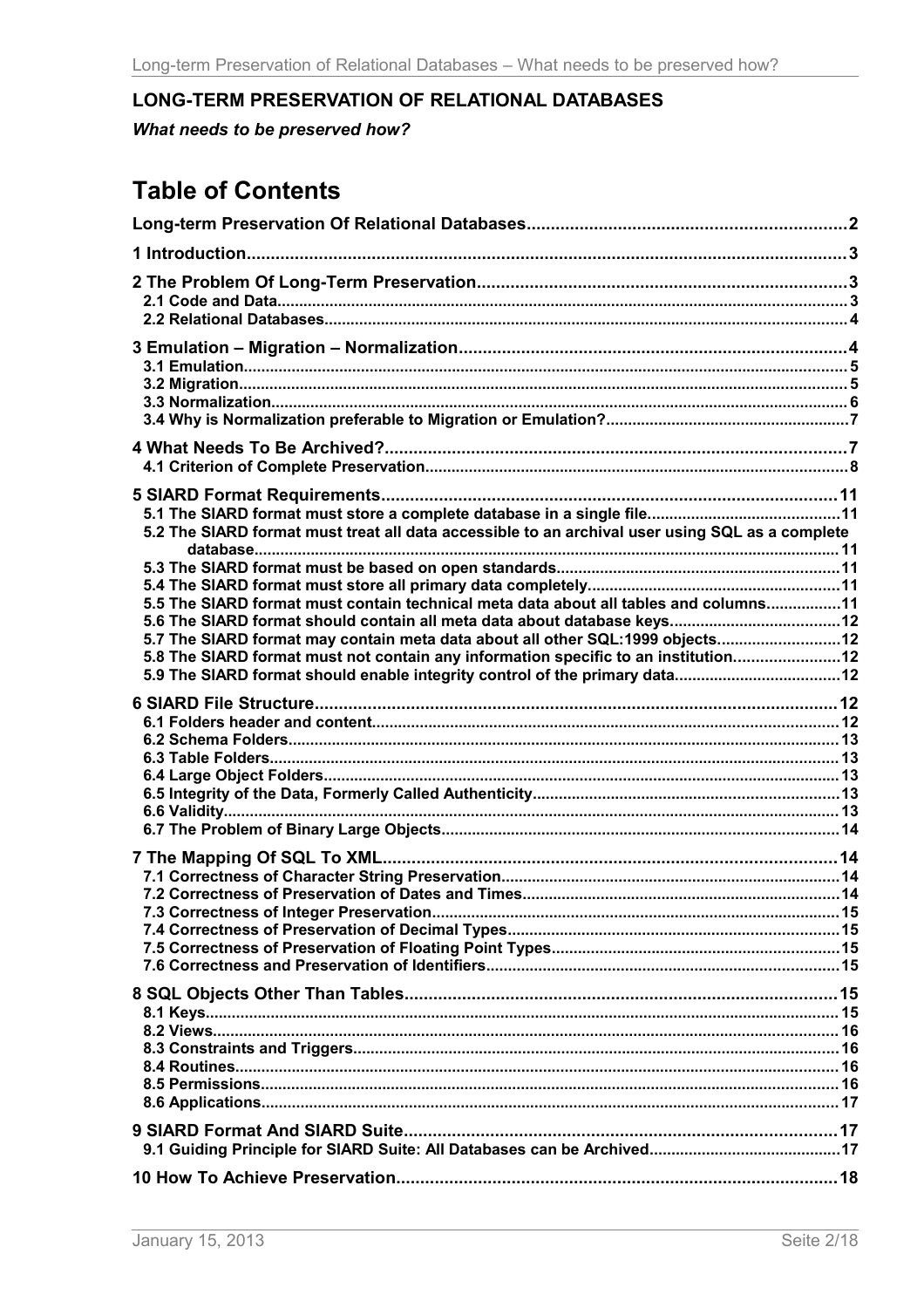# <span id="page-2-2"></span>**1 INTRODUCTION**

The author of this article has defined, designed and implemented a system for the long-term preservation of relational databases for the Swiss Federal Archives<sup>[1](#page-2-3)</sup>. This system SIARD (for Software-Independent Archiving of Relational Databases) consists of a file format definition (SIARD format) and a "reference implementation" (*SIARD Suite*) for converting relational databases to normalized SIARD files and for uploading SIARD files to database systems for research using SQL queries of any desired complexity.

In this connection he has been confronted with questions like the following:

- Which aspects of a relational database need to be preserved?
- How can one judge the quality of the preservation system?
- What are the characteristic attributes of a database?
- Why does your system not restore database triggers?
- Why does your system not check consistency and reject some databases not conforming to our standards of database design?
- How can one check the validity of an archived database file?
- How can one check its integrity?

This article will attempt to answer these questions and many more.

# <span id="page-2-1"></span>**2 THE PROBLEM OF LONG-TERM PRESERVATION**

Many people believe, that the limited life-time of storage devices like tape, CD-ROM or solidstate drives is the main problem for the long-term preservation of digital content. In reality, however, this problem is easily solved in a digital world, where perfect copies of any number of bytes are almost for free.

A professional archive will upgrade its storage devices from time to time and copy the archived bits to the new devices. It will store its content redundantly in three or more copies so that preservation is secured should any of the storage locations by physically damaged. It will monitor the identity of those copies regularly and fix any problems, that are detected.

The real problem of long-term preservation is the question of the usability of the archived bits. If the structure of these bits is only understood by proprietary software, it is unlikely that this software will be available after a reasonably long period of time. Typically archived data are accessible to the general public some 50 years after they were archived and should remain so for another 50 years. In this paper "long-term preservation" means preservation for at least 50-100 years.

## <span id="page-2-0"></span>**2.1 Code and Data**

Experience of the technical developments in the last 50 year shows that it is very unlikely that today's software will run and be usable on systems (hardware and software) available in 50-100 years from now. Even if you use a perfect DOS emulation program under Windows 8 today, it can hardly guess which printer driver was buried in the Word 2 file from 1988. But even if the emulation were able to do a perfect job, anybody today would find it very hard, if not impossible, to use Word 2 today. Which function key was used for which activity? So we conclude – at least until a durable standard of a digital software system emerges:

#### *Code cannot be archived.*

The case for data is slightly better. If we open an ASCII file that was created 50 years ago in an editor, we can still read it. If we play an old CD-Audio, that was bought 30 years ago, it is still played correctly. The reason for this durability of some data is the open standardization of for-

<span id="page-2-3"></span><sup>1</sup> <http://www.bar.admin.ch/dienstleistungen/00823/00825/index.html?lang=en>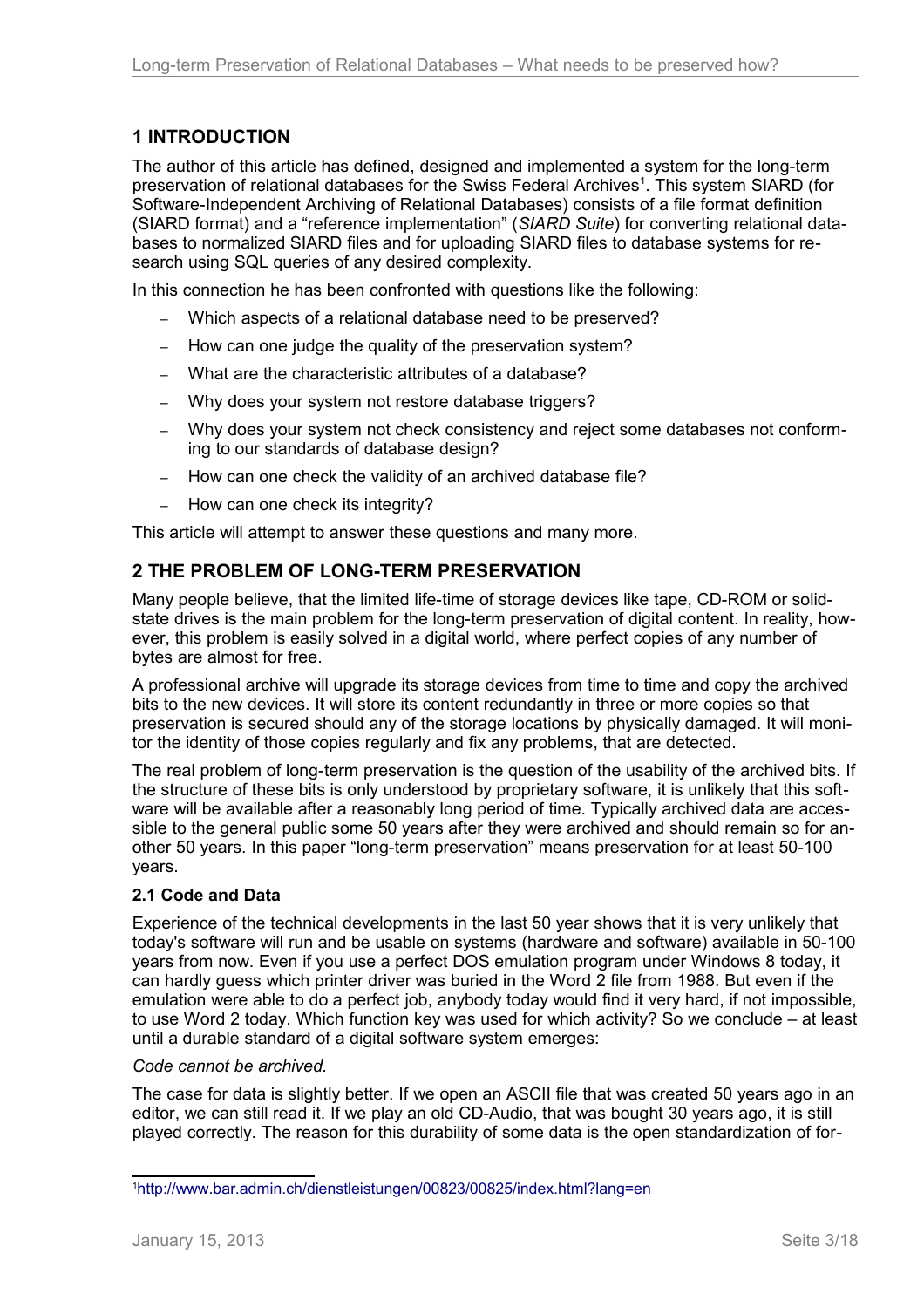mats. As long as the interpretation of the archived bits is not forgotten, programs can be written to make them available on new hardware in new software environments.

Many institutions are obliged by law to preserve and be able to access their data for long periods of time. They all have experienced many upgrades of their IT environments which needed to make sure that access to the old data remained intact:

#### *Data have a far longer life-expectancy than code.*

Therefore there is a chance, that data can be preserved in archives over 50-100 years or longer. But this requires a careful archival strategy. Many of us already have lost plenty of data in the relatively short time of our digital lives.

## <span id="page-3-1"></span>**2.2 Relational Databases**

That data live longer than code was recognized relatively early in the history of computers. Around 1970 this led Edgar F. Codd to develop the so-called relational model for databases, which was designed to help separate code from data<sup>[1](#page-3-2)</sup>. Today relational databases are the backbone of almost all government activity. For a short time there was a flurry of so-called object-oriented databases in the 90s of the last century, which cannot be preserved in the longterm, because they mix code and data inextricably. This hype did not last and the vast majority of all databases in use today are relational databases<sup>[2](#page-3-3)</sup>.

So the problem arises, how may relational databases be preserved?

## <span id="page-3-0"></span>**3 EMULATION – MIGRATION – NORMALIZATION**

Currently the discussion about archival of digital material is dominated by the two strategies Emulation and Migration. We propose to add Normalization as a third option.

Emulation as an archival strategy considers the machine used to access the archived materials like a film projector that must be used for watching archived movies. So, for example, computer games for DOS are preserved by preserving the DOS hardware or a simulation of it. This approach does not take into account that a computer is a general-purpose, universal machine, whereas a projector serves a single special purpose.

Migration as an archival strategy advocates transforming the archived materials into a new format whenever their format is not supported anymore by the archive's IT environment.

Normalization as an archival strategy aims to keep archived material unchanged forever. This is possible, if the material is archived in a "normal" form for the type of objects archived. For example any image format, that is documented in open standards and permits the reconstruction of the color of each spot on a picture can be used for normalization of picture data. Based on this standard, anybody can program a denormalization into image formats suitable for viewing the archived images 50-100 years from now. Similarly any format describing the color of each spot as well as the frequency and intensity of sound at any moment of time of a moving picture can be used for normalizing video content. The same is true for audio content, where the CD audio format is an excellent candidate for normalization because of its widespread use. The only issue in these cases is the choice of resolution which must be high enough, so the information lost by quantization will not be regretted in the future.

The case of text documents, spread sheets and presentations is somewhat more complex, because the exact extent of these types of objects is not universally defined today. In spite of minor disagreement, some promising ISO standards for "office" documents (ODF, OOXML) have been developed in the last decade and show a marked tendency to converge.

<span id="page-3-2"></span><sup>1</sup>For a historical account see: C. J. Date: *The Database Relational Model, A Retrospective Review and Analysis*, Addison Wesley,2000,

<http://www.amazon.de/The-Database-Relational-Model-Retrospective/dp/0201612941>

<span id="page-3-3"></span><sup>2</sup>For a comprehensive introduction to relational databases see: C. J. Date: *An Introduction to Database Systems*, Eighth Edition, Pearson Education Inc., 2004,

<http://www.amazon.de/Introduction-Database-Systems-Chris-Date/dp/0321197844>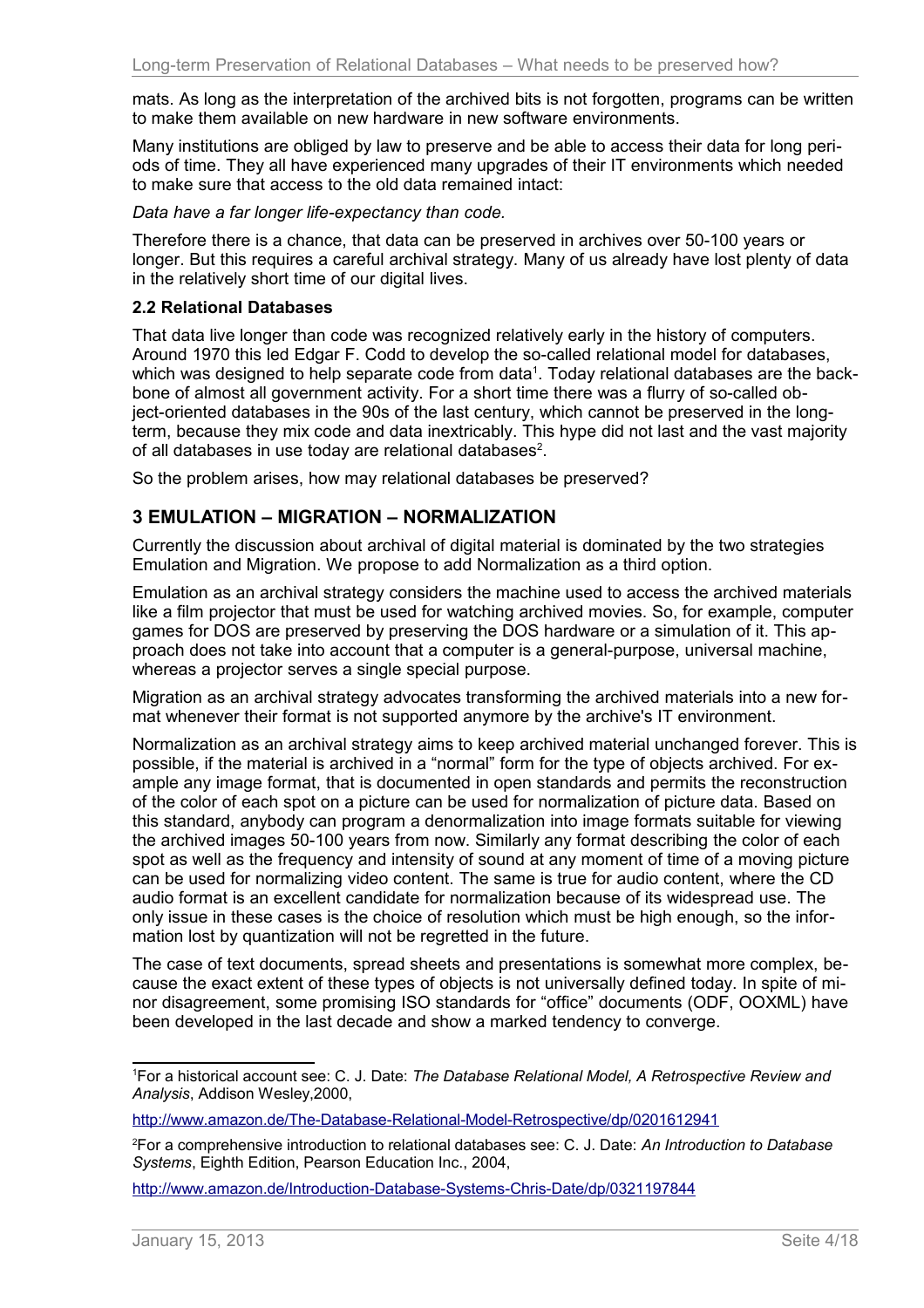# <span id="page-4-1"></span>**3.1 Emulation**

For digital objects of the type "relational database" emulation means to preserve the database data as well as the database application on the original software platforms – which are possibly "emulated" on future hardware. Preservation boils down to keeping a running environment available for each preserved object. In the recent past this strategy would have necessitated the availability of various emulations and experts in the archive and for the dissemination:

| Year | <b>Submission</b> | Archive | <b>Dissemination</b>                                                                                                                                                                                                                        |  |
|------|-------------------|---------|---------------------------------------------------------------------------------------------------------------------------------------------------------------------------------------------------------------------------------------------|--|
|      | uses              | hires   | needs                                                                                                                                                                                                                                       |  |
| 1997 | Oracle 8          | 1. DBA  | Oracle 8 client                                                                                                                                                                                                                             |  |
| 2000 | SQL Server 2000   | 2. DBA  | Oracle 8 client and SQL Server 2000 client                                                                                                                                                                                                  |  |
| 2002 | MySQL 4           | 3. DBA  | Oracle 8 client and SQL Server 2000 client and MySQL<br>4 client                                                                                                                                                                            |  |
| 2003 | Oracle 9          |         | Oracle 8 client and SQL Server 2000 client and MySQL<br>4 client and Oracle 9 client                                                                                                                                                        |  |
| 2005 | SQL Server 2005   |         | Oracle 8 client and SQL Server 2000 client and MySQL<br>4 client and Oracle 9 client and SQL Server 2005 client                                                                                                                             |  |
| 2006 | Oracle 10         | 4. DBA  | Oracle 8 client and SQL Server 2000 client and MySQL<br>4 client and Oracle 9 client and SQL Server 2005 client<br>and Oracle 10 client                                                                                                     |  |
| 2008 | Oracle 11         |         | Oracle 8 client and SQL Server 2000 client and MySQL<br>4 client and Oracle 9 client and SQL Server 2005 client<br>and Oracle 10 client and Oracle 11 client                                                                                |  |
|      | SQL Server 2008   | 5. DBA  | Oracle 8 client and SQL Server 2000 client and MySQL<br>4 client and Oracle 9 client and SQL Server 2005 client<br>and Oracle 10 client and Oracle 11 client and SQL<br>Server 2008 client                                                  |  |
|      | MySQL 5           | 6. DBA  | Oracle 8 client and SQL Server 2000 client and MySQL<br>4 client and Oracle 9 client and SQL Server 2005 client<br>and Oracle 10 client and Oracle 11 client and SQL<br>Server 2008 client and MySQL 5 client                               |  |
| 2012 | SQL Server 2012   |         | Oracle 8 client and SQL Server 2000 client and MySQL<br>4 client and Oracle 9 client and SQL Server 2005 client<br>and Oracle 10 client and Oracle 11 client and SQL<br>Server 2008 client and MySQL 5 client and SQL Server<br>2012 client |  |

Extrapolate this table until 2060!!

Only emulations of servers and clients are required. But their use requires know-how of the usage of old software for database administrators (DBA) and users of the client software of the archive!

## <span id="page-4-0"></span>**3.2 Migration**

For relational databases the migration approach probably would mean to archive the dump format of the database products. The following activities and capabilities would have been needed by archives and dissemination agents in the recent past: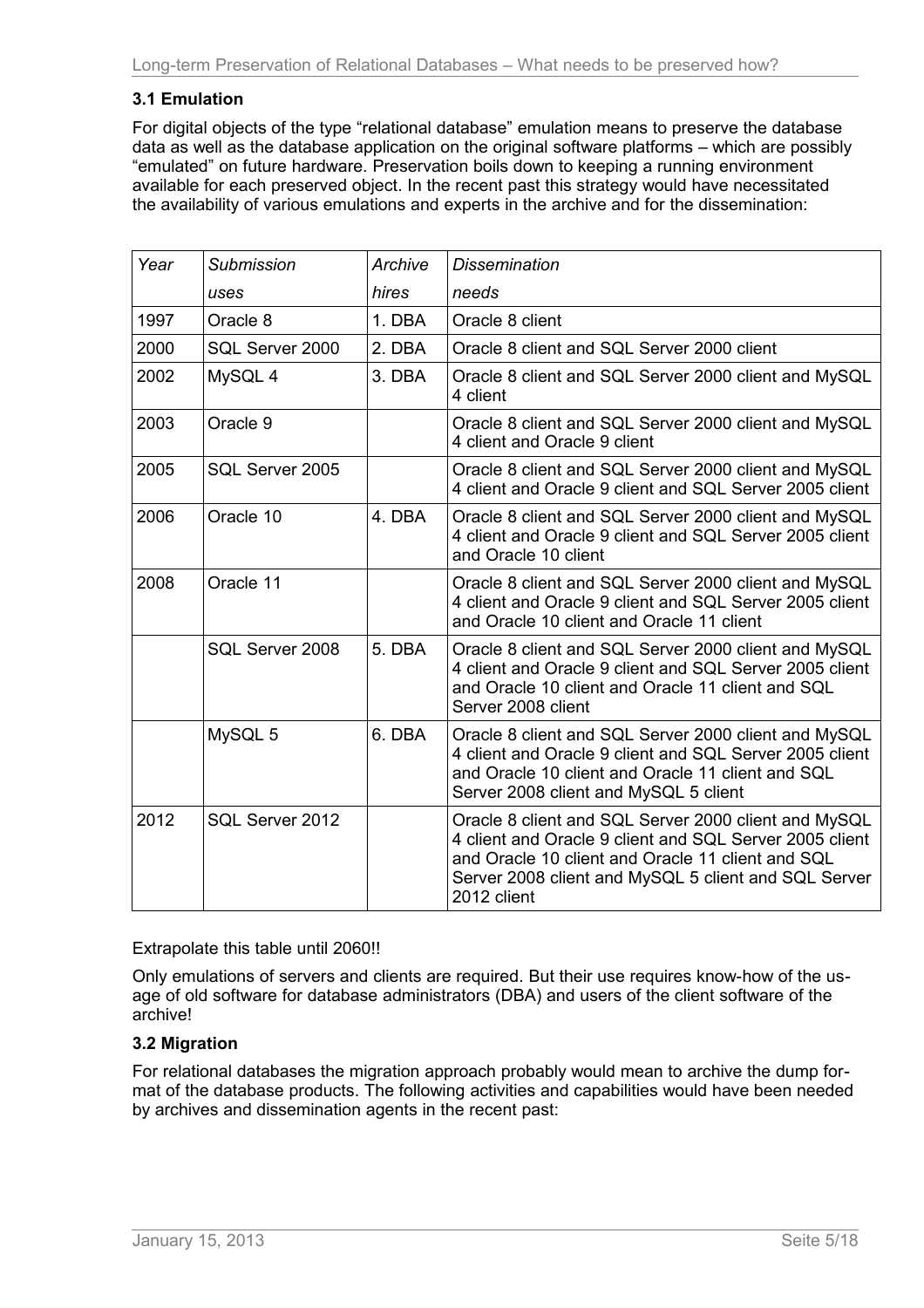| Year | Submission                                                                                                 | Archive                                                                                                                                                                                                              | <b>Dissemination</b>                                                           |
|------|------------------------------------------------------------------------------------------------------------|----------------------------------------------------------------------------------------------------------------------------------------------------------------------------------------------------------------------|--------------------------------------------------------------------------------|
|      | creates                                                                                                    | migrates and hires                                                                                                                                                                                                   | restores                                                                       |
| 1997 | dump to Oracle 8<br>dump files                                                                             | store Oracle 8 dump file<br>1. DBA                                                                                                                                                                                   | restore Oracle 8 dump                                                          |
| 2000 | dump to SQL Script<br>with SQL Server<br>2000 types                                                        | store SQL Script with<br>SQL Server 2000 types<br>2. DBA                                                                                                                                                             | restore Oracle 8 dump and restore SQL<br>Server 2000 dump                      |
| 2002 | dump to SQL Script<br>with MySQL 4 types                                                                   | Store SQL Script with<br>MySQL 4 types<br>3. DBA                                                                                                                                                                     | restore Oracle 8 dump and restore SQL<br>Server 2000 dump and MySQL 4 dump     |
| 2003 | dump to Oracle 9<br>dump files                                                                             | migrate all Oracle 8<br>dump files in the archive<br>to Oracle 9 dump file<br>format / store Oracle 9<br>dump file                                                                                                   | restore Oracle 9 dump and restore SQL<br>Server 2000 dump and MySQL 4 dump     |
| 2005 | dump to SQL Script<br>with SQL Server<br>2005 types                                                        | migrate all SQL Server<br>2000 dump files to sup-<br>port the new SCHEMA<br>creation                                                                                                                                 | restore Oracle 9 dump and restore SQL<br>Server 2005 dump and MySQL 4 dump     |
| 2008 | dump to Oracle 10<br>dump files / dump to<br>SQL Server 2008<br>dump files / dump to<br>MySQL 5 dump files | migrate all Oracle 9<br>dump files to Oracle 10<br>dump file format / mi-<br>grate all SQL Server<br>2005 dump files to SQL<br>Server 2008 dump for-<br>mat / migrate all MySQL<br>4 dump files to MySQL 5<br>format | restore Oracle 10 dump and restore<br>SQL Server 2008 dump and MySQL 5<br>dump |
| 2012 | dump to SQL Script<br>with SQL Server<br>2012 types                                                        | migrate all SQL Server<br>2008 dump files to SQL<br>Server 2012 dump for-<br>mat                                                                                                                                     | restore Oracle 10 dump and restore<br>SQL Server 2012 dump and MySQL 5<br>dump |

Extrapolate this table for all supported database systems until 2060!!

The archive must always use the most recent version of the database and must offer migration of older formats for a number of years after each version change.

The number of DBAs in the archive is roughly equal to the number of database systems supported.

A major migration to a different database system takes place, when a database is discontinued (e.g. when Oracle discontinues MySQL).

# <span id="page-5-0"></span>**3.3 Normalization**

The normalization strategy for relational databases entails defining a "normal" digital storage format that captures the essence of the data in a relational database independent of the data-base vendor. We advocate using the SIARD format<sup>[1](#page-5-1)</sup> for this purpose. The data are stored in the archive and are never changed. Only a single application for normalization and denormalization needs to be kept up-to-date.

<span id="page-5-1"></span><sup>1</sup> <http://www.bar.admin.ch/dienstleistungen/00823/00825/index.html?lang=en> <http://www.ech.ch/vechweb/page?p=dossier&documentNumber=eCH-0165&documentVersion=1.0>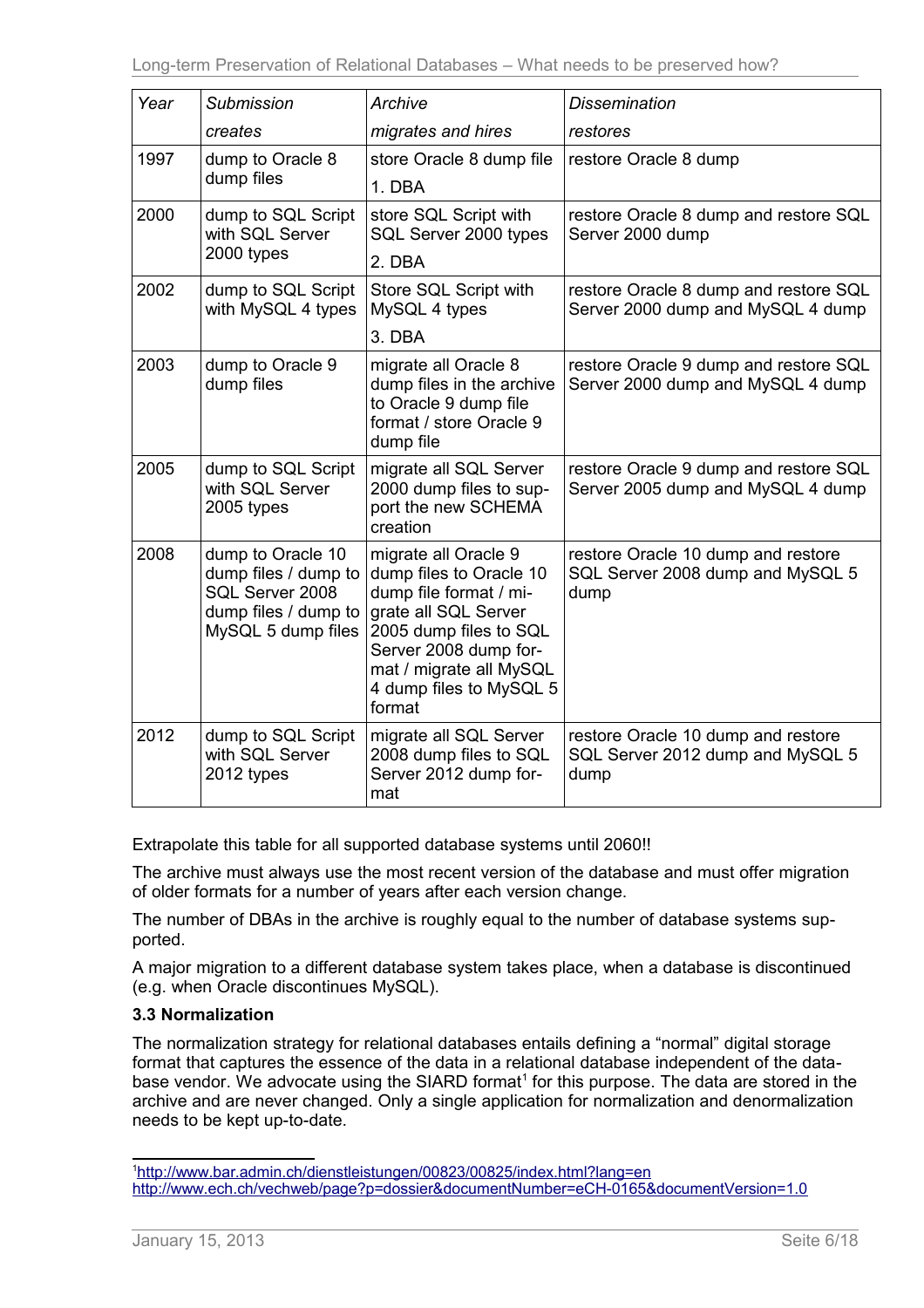| Year    | <b>Submission</b>                                      | Archive              | <b>Dissemination</b>                                        |
|---------|--------------------------------------------------------|----------------------|-------------------------------------------------------------|
| 2008    | submit SIARD file<br>conformant to<br>SIARD Format 1.0 | store SIARD 1.0 file | upload SIARD 1.0 file to database of<br>choice              |
| 2014(?) | submit SIARD file<br>conformant to<br>SIARD Format 2.0 | store SIARD 2.0 file | upload SIARD 1.0 or SIARD 2.0 file to<br>database of choice |

The various versions of SIARD Format coexist in the database. Each version is based on open standards and is itself an open standard, which can be supported even in the year 2060.

The software for normalization (download from database) and denormalization (upload to database) must be continuously kept up-to-date, but the archived material never needs to be touched.

## <span id="page-6-1"></span>**3.4 Why is Normalization preferable to Migration or Emulation?**

Emulation appears to be unmanageable because the number of database administrators (DBAs) as well as the number of client programs increases with every version of every database system. No archive in the world can pay the salaries of so many database administrators.

Migration has proved to be somewhat unstable. Even minor upgrades from Oracle 10gR1 to Oracle10gR2 database dump formats led to serious data loss. All migrated databases must be checked for completeness after each migration. The amount of material to be migrated grows with the amount of material archived. Lossless major migrations from one database system to another are quite difficult. Finally, the number of database systems that need to be supported in an archive is equal to the number of database systems used be the agencies submitting databases.

Normalization has the advantage that nothing is migrated and therefore nothing is lost in migration. Also the archive only needs a single database system as a denormalization platform, where the database content is made available to the users.

# <span id="page-6-0"></span>**4 WHAT NEEDS TO BE ARCHIVED?**

The mandate of most public archives on national, district or local level is to preserve the information, not its form. This is lucky, because we do not believe, that present-day code will run on any machine in 50-100 years from now. Thus we cannot preserve the presentation of and interaction with the data in a database except with a few screen shots and in the documentation of the database application.

Relational databases were developed to enable a clear separation of data and code. Most government agencies use large relational databases which actually enforce such a separation. Thus the only viable goal for long-term database preservation today is the archival of the data.

We want to increase the precision of this statement and turn it into a criterion of how to establish that we have preserved the complete relational database. First of all, a relational database is a collection of tables. The data to be preserved reside in the cells of these tables. Traditionally the cells of table could hold data of the types String, Number and Timestamp. So we have preserved the database, if we have preserved the "primary" information of the content of each cell of each table of the database, "meta" information about the table structure and the inter-table referential structure.

Relational databases were never standardized on the bit level. Instead Edgar F. Codd insisted on defining a query language, that would permit to access the data in a non-hierarchical fashion without forcing the user into asking only a subset of the questions one might want to direct at a structured data collection. This query language was based on mathematical logic (predicate calculus), is called SQL today, and pretty much defines, what a relational database is.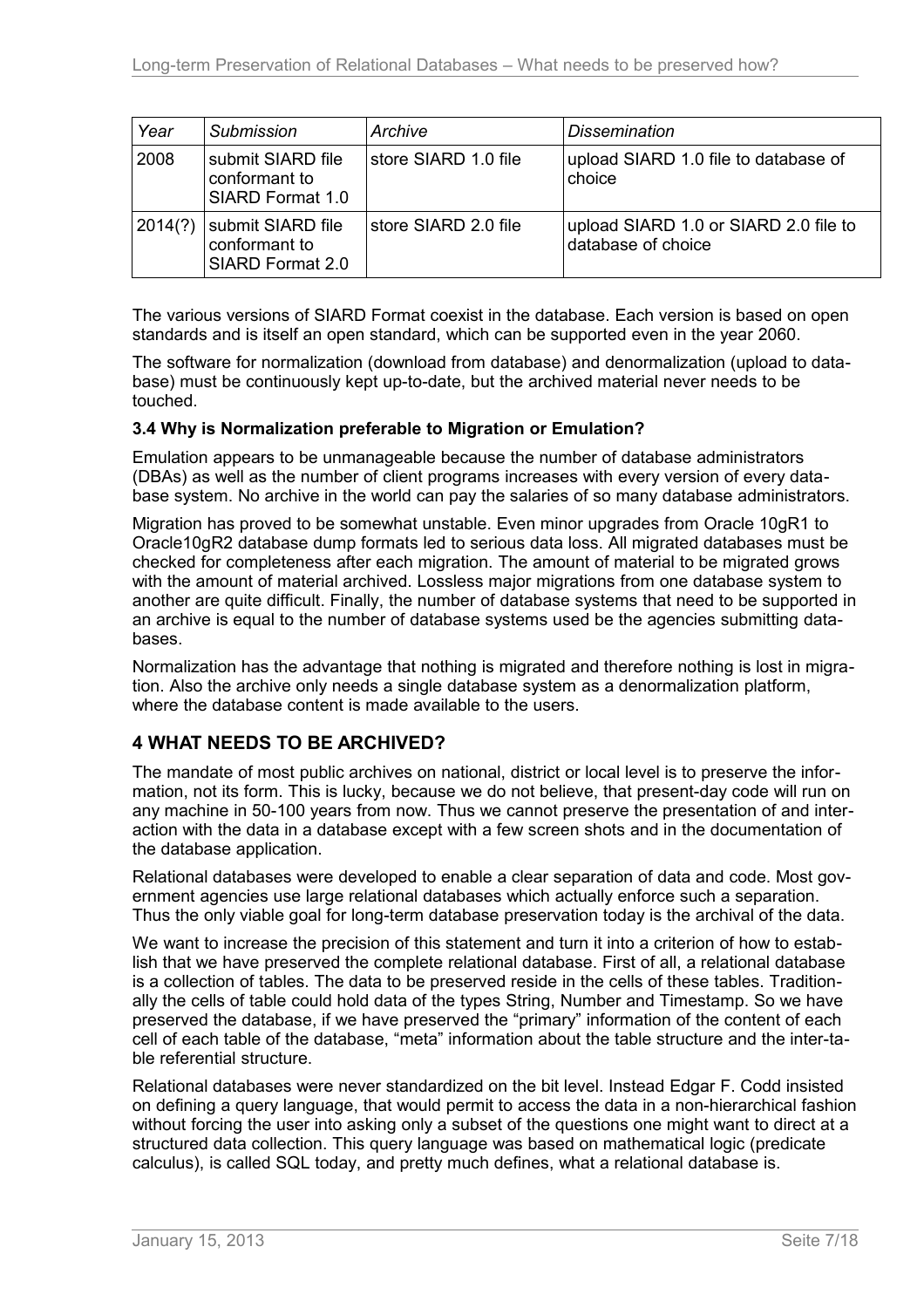Thus we refer to SQL:[1](#page-7-1)999 as the standard that "defines", what a relational database is<sup>1</sup>. We refer to this particular standard although for our purposes it is largely equal to its predecessor SQL-9[2](#page-7-2)<sup>2</sup>, because it defines conformity to the standard in a more strict way and because it is fairly recent. We have not updated to SQL:2003 because the only changes introduced by that version concerned code (stored procedures), not data.

So if SQL defines what a database is,

*the database is preserved completely, if the same SQL SELECT queries executed on the preserved database as on the original database yield the same results.*

In the archival context we only are interested in querying the data, not in changing them. So we do not insist, that all SQL statements have the same results but only the SQL SELECT statement.

## <span id="page-7-0"></span>**4.1 Criterion of Complete Preservation**

Thus the requirement of complete preservation splits into a requirement for the meta data to record the structure of each table, and a requirement for the primary data to record the content of each cell of each table.

#### *Criterion of Complete Preservation of Meta Data*

For meta data this means, that the following is the minimum set of meta data that needs be preserved. On the database level, the meta data of all tables (more technically: of all "base tables") of the database must be preserved. On the table level, the meta data of all columns must be preserved as well as all referential information linking the tables.

#### **Table Meta Data**

| mandatory                   |
|-----------------------------|
| mandatory                   |
| optional but desirable      |
| optional but desirable      |
| optional but very desirable |
|                             |

#### **Column Meta Data**

| Name                 | mandatory |
|----------------------|-----------|
| Type (SQL:1999 type) | mandatory |

The reason, why the key constraints are optional, is that their presence or absence does not change the result of any SELECT query. On the other hand they document the intended data-

<http://www.amazon.de/Advanced-SQL-Understanding-Object-Relational-Management/dp/1558606777>

<span id="page-7-1"></span><sup>1</sup>Unfortunately most standardizing bodies make the user pay a high price for access to the original standards documents, which are usually worded in very formal legalese. But fortunately there are books available that explain the SQL:1999 standard in comprehensible language:

Jim Melton (Oracle Corporation), Alan R. Simon: *SQL:1999 Understanding Relational Language Components*, Morgan Kaufmann Publishers, 2002

<http://www.amazon.de/SQL-Understanding-Relational-Components-Management/dp/1558604561>

Jim Melton (Oracle Corporation): Advanced SQL:1999, Understanding Object-Relational and Other Ad*vaced Features*, Morgan Kaufmann Publishers, 2003

<span id="page-7-2"></span><sup>2</sup>Even today the most excellent introduction into the SQL standard:

C. J. Date, Hugh Darwen: *A Guide to the SQL Standard*, Addison-Wesley, 1997

<http://www.amazon.com/Guide-SQL-Standard-4th-Edition/dp/0201964260>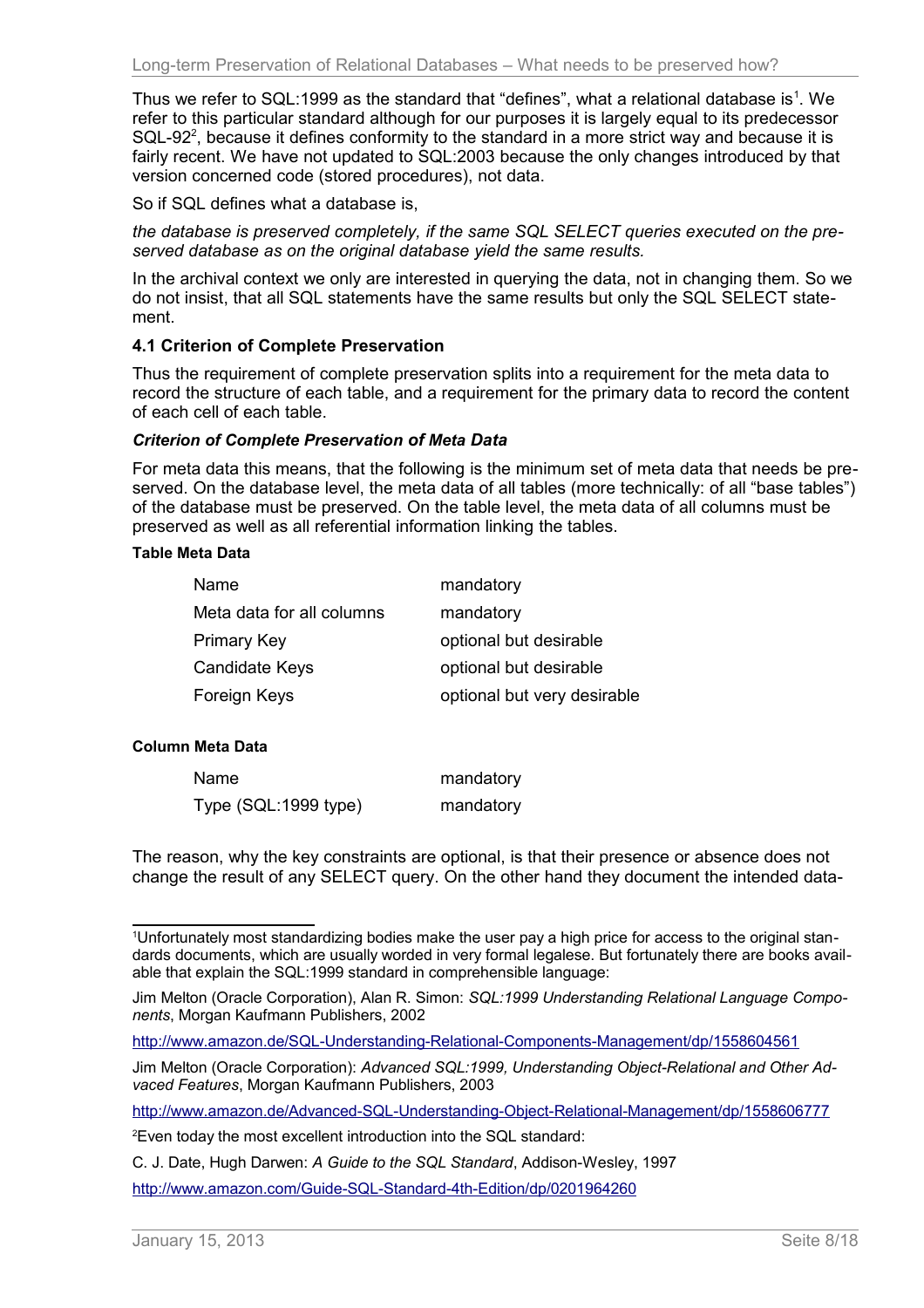base structure, its tables and inter-table references. So they are a very useful addition for researchers of the future.

There are many other SQL:1999 objects, which also do not change the result of any SQL:1999 query, but are useful information helping the interpretation of the meaning of the archived data, like VIEWS, CHECK CONSTRAINTS, TRIGGERS and ROUTINES. Like the key constraints they are of secondary importance to archived data, because they constrain and govern *changes* of the database. But when a database is *archived*, we do not intend to *change* it in the future. That is part of the definition of what it means to archive data. Unlike key constraints, all of these objects can involve *code.* VIEWS are defined by queries often containing function calls into *code*, CHECK CONSTRAINTS – like VIEWS – are expressed by queries that can contain *code* and are meant to prevent *changes* that would make a database inconsistent. TRIGGERS specify, which *code* to execute on *changes*. ROUTINES (stored procedures) are *code*. The more code these objects are based on, the smaller are the chances, that they can be meaningfully interpreted in the future. But they certainly have informational value.

Finally there are some SQL:1999 objects for handling access control (USERS, ROLES, GRANTS). In an archival situation we do not want any access restrictions to persist, but it is informative to know about them.

#### *Criterion of Complete Preservation of Primary Data*

The most important question, however, when we want to archive a database, is the question of whether we have preserved all *primary* data. Directed by the goal that any SELECT query should yield the same result, whether executed on the original data or the preserved data, we arrive at the following criterion for the completeness of the preserved data.

If we normalize the database in our archive format and denormalize it to the original system as a restored database, then for each table TO with columns CO1, CO2, … CON of the original database there must be a corresponding table TR with columns CR1, CR2, … CRN of the restored database, such that the following three SQL queries result in the same number:

```
SELECT COUNT(*) FROM TO - - number of records of TO,
SELECT COUNT(*) FROM TR - - number of records of TR,
SELECT COUNT(*) FROM TO,TR
WHERE
  TO.CO1 = TR.CR1 AND
  TO.CO2 = TR.CR2 AND
 ...
  TO.CON = TR.CRN - - number of records from TO and TR with identical cell contents.
```
Thus the answer to the question of whether the cell content is faithfully preserved is based on the meaning of the equal sign (=) in SQL (SQL:1999 to be precise). This shows, that the preservation is complete, even if the types of columns CO1 and CR1 are not identical but comparable (e.g. CHAR(5) and VARCHAR(8)) and all (e.g. string) values are the same. This is of considerable use, because today's concrete database systems have introduced a wild flurry of types – many inconsistent with the SQL standard. This is largely a consequence of worries about disk space of earlier times, where it made sense to distinguish longer and shorter strings or numbers. In more modern standards, like the XML standard, this concern has disappeared and all strings have one single type *xs:string* independent of their length.

The above simple version of the Criterion of Complete Preservation fails, when database tables are allowed to have identical records (unfortunately permitted by the SQL:1999 standard, but necessitating the absence of primary and candidate keys for the table), when some columns are so-called large objects, or when the database contains complex data types like ARRAY or user-defined data types (UDTs). Then we are forced to replace the criterion by more complex expressions, but the basic idea remains the same.

## **Criterion of Complete Preservation – Repeated Records**

If a table T with columns C1, C2, … CN can contain repeated records, the expression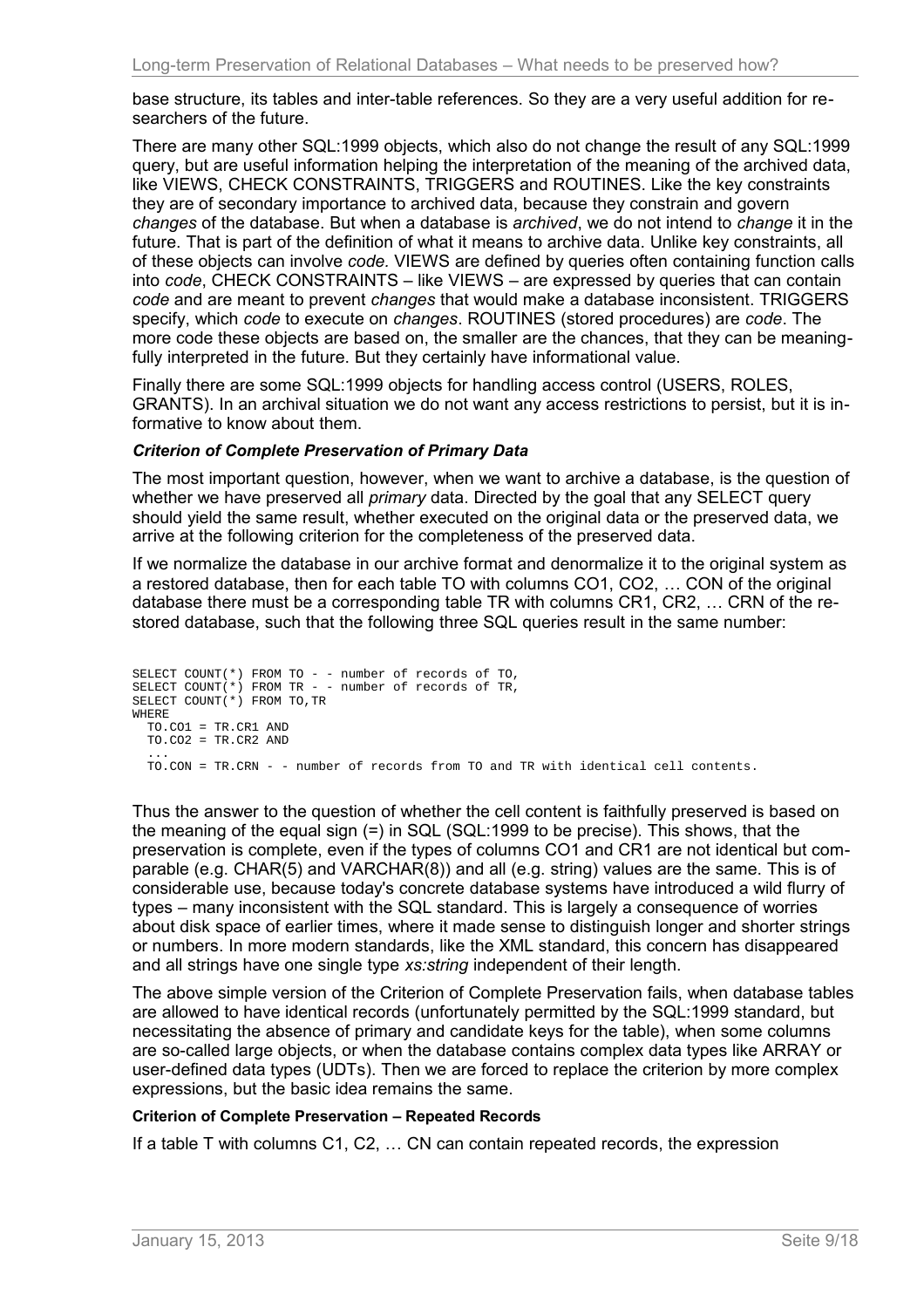SELECT C1, C2, … CN, COUNT(\*) AS REPS FROM T GROUP BY C1, C2, … CN

results in a table with the same records, each record repeated only once, and with an additional last field REPS indicating how many times the record was repeated in T.

Therefore one can replace TO and TR in the queries above by such SELECT expressions:

SELECT COUNT(\*) FROM (SELECT CO1, CO2, ... CON, COUNT(\*) AS REPS FROM TO GROUP BY CO1, CO2, ... CON) VO - number of distinct records of TO = number of records of VO SELECT COUNT(\*) FROM (SELECT CR1, CR2, ... CRN, COUNT(\*) AS REPS FROM TR GROUP BY CR1, CR2, ... CRN) VR - number of distinct records of TR = number of records of VR SELECT COUNT(\*) FROM (SELECT CO1, CO2, ... CON, COUNT(\*) AS REPS FROM TO GROUP BY CO1, CO2, ... CON) VO, (SELECT CR1, CR2, ... CRN, COUNT(\*) AS REPS FROM TR GROUP BY CR1, CR2, ... CRN) VR WHERE VO.CO1 = VR.CR1 AND VO.CO2 = VR.VR2 AND ... VO.CON = VR.CRN AND VO.REPS = VR.REPS - - number of records of VO and VR with identical cell contents and identical number of repetitions in TO and TR.

#### **Criterion of Complete Preservation – Arrays and user-defined datatypes (UDTs)**

The complex data types introduced by SQL:1999 are very similar to collections of columns.

So, for a column COA of array type of VO of length M with corresponding column CRA of VR, replace the condition of cell equality above by

 $VO.COA(1) = VR.CRA(1) AND$  $VO.COA(2) = VR.CRA(2) AND$ … VO.COA(M) = VR.CRA(M)

Similarly for a user-defined datatype (UDT) column COU with members M1, M2, … MK of VO with corresponding column CRU, replace the condition of cell equality above by

VO.COU.M1 = VR.CRU.M1 AND VO.COU.M2 = VR.CRU.M2 AND ... VO.COU.MK = VR.CRU.MK

#### **Criterion of Complete Preservation – Large Objects**

Even in 1999 there was some concern about storage capacity still around. Therefore the SQL standard does not permit an equality condition on large objects (large character strings CLOBs or large binary strings BLOBs). So, in order to extend and apply the Criterion of Complete Preservation to this case, one must implement two FUNCTIONs *clob\_equal* and *blob\_equal*, which return TRUE, if two large objects are equal, and FALSE if they are not. With the help of these functions, the condition of cell equality for a column COB of type BLOB must be replaced by

blob\_equal(VO.COB, VR.CRB)

and the condition of cell equality for a column COC of type CLOB must be replaced by

clob\_equal(VO.COC, VR.CRC)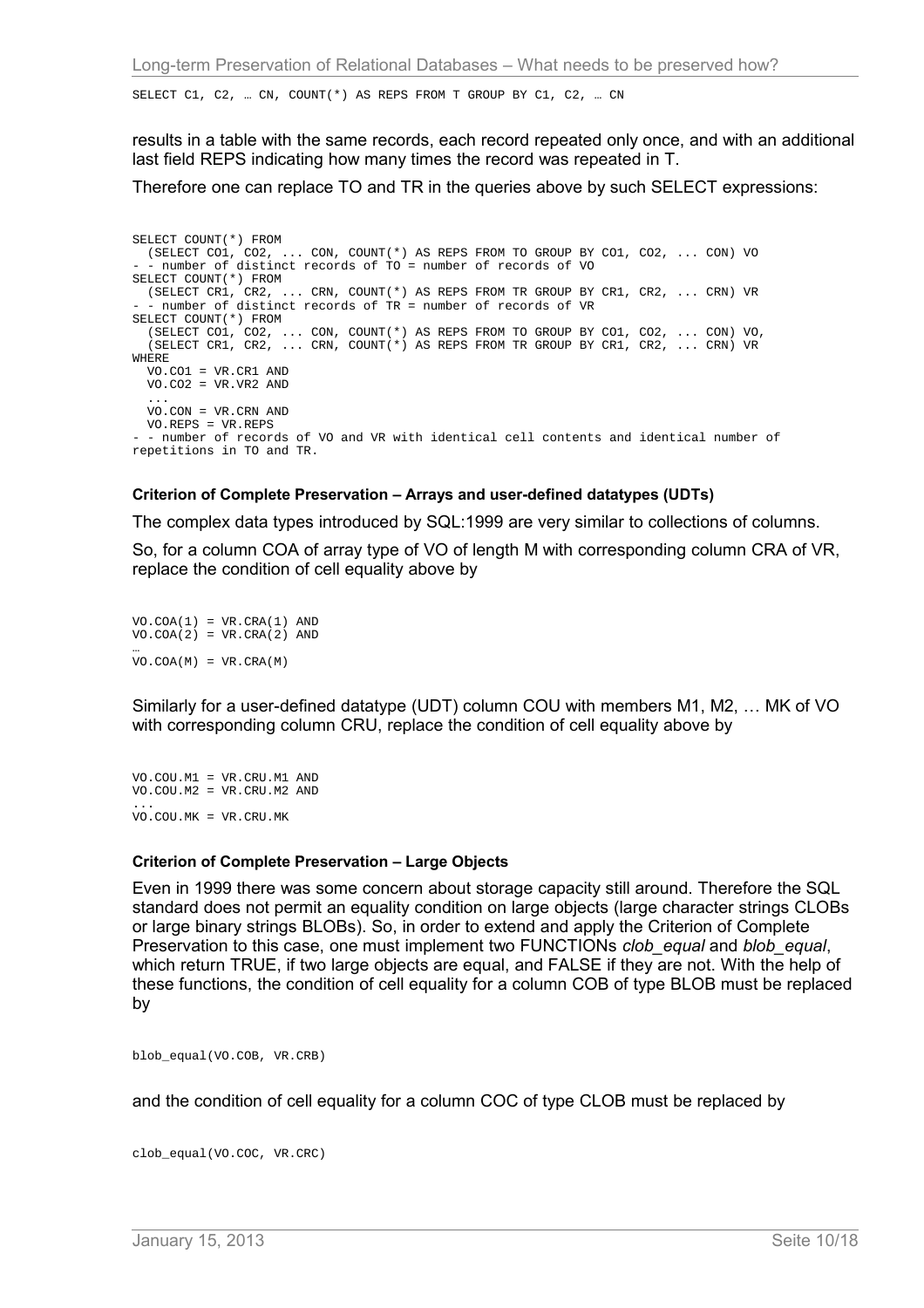Thus, although the details are somewhat convoluted, it is very easy, in principle, to determine whether all primary data have been preserved completely. The two criteria of complete preservation answer the question of what the "characteristic attributes" of a database are. They are the basis of every quality control of the preservation activity.

# <span id="page-10-5"></span>**5 SIARD FORMAT REQUIREMENTS**

The normalization format for relational databases was called SIARD for "Software-Independent Archiving of Relational Databases". A prototype<sup>[1](#page-10-6)</sup> was developed by S. Heuscher, S. Jaermann, P. Keller-Marxer and F. Moehle as part of the ARELDA (ARchival of ELectronically stored DAta) project of the Swiss Federal Archives in the years 2002-2005. The current version of SIARD Format and SIARD Suite<sup>[2](#page-10-7)</sup> were developed by H. Thomas from Enter AG for the Swiss Federal Archives in the years 2007-2008. Their use is offered free of charge to any interested party by the Swiss Federal Archives. It has since been expanded and maintained by Enter AG for the Swiss Federal Archives. In 201[3](#page-10-8) it was homologized as E-Government Standard eCH-00165<sup>3</sup>.

The decision that a normalization format was needed for relational databases ,and the concept of what needs to be preserved presented above, led to the following requirements for the new normalization format to be defined.

#### <span id="page-10-4"></span>**5.1 The SIARD format** *must* **store a complete database in a single file.**

Experience has shown that approaches to database archival that store the tables individually, experience a lot of problems with referential integrity. Storing the whole database in a folder structure with individual files, resulted in problems with the authenticity of the stored data, because archive employees are wont to "correct" errors in the primary data. It is also very desirable to be able to transmit or copy a database from one place to the other "as a whole".

#### <span id="page-10-3"></span>**5.2 The SIARD format** *must* **treat all data accessible to an archival user using SQL as a complete database.**

Obviously a normalization program cannot access any data that are not accessible to the database user employed for archival. So a complete SIARD file cannot store *more* than what is accessible to the archival user. Many applications access more than one database schema. So from the perspective of the application, everything accessible to it is a unit. It is desirable to be able to store the whole unit as a database. This is possible, if the archival user has access to the same data as the database application. Therefore a complete SIARD file should not store *less*, than what is accessible to the archival user.

By creating an archival user and assigning a judiciously selected number of privileges to it, the scope of the archived database can be fine-tuned at the moment of normalization.

## <span id="page-10-2"></span>**5.3 The SIARD format** *must* **be based on open standards.**

As mentioned above, this requirement must be fulfilled by any storage format for long-term preservation. In a niche situation like the archival of databases, the format will not be preserved because of the sheer number of datasets stored in this format, like e.g. the CD-Audio format. Thus it is even more imperative that the standard be open and freely accessible for all concerned parties.

## <span id="page-10-1"></span>**5.4 The SIARD format** *must* **store all primary data completely.**

What complete storage of primary data means has been defined above. Any SELECT query on the archived table data must yield the same result as on the tables of the original database.

## <span id="page-10-0"></span>**5.5 The SIARD format** *must* **contain technical meta data about all tables and columns.**

The meta data must permit identifying the archived tables and columns and their types.

<span id="page-10-6"></span><sup>1</sup> <http://arxiv.org/abs/cs/0408054>

<span id="page-10-7"></span><sup>2</sup><http://www.bar.admin.ch/dienstleistungen/00823/00825/index.html?lang=en>

<span id="page-10-8"></span><sup>3</sup><http://www.ech.ch/vechweb/page?p=dossier&documentNumber=eCH-0165&documentVersion=1.0>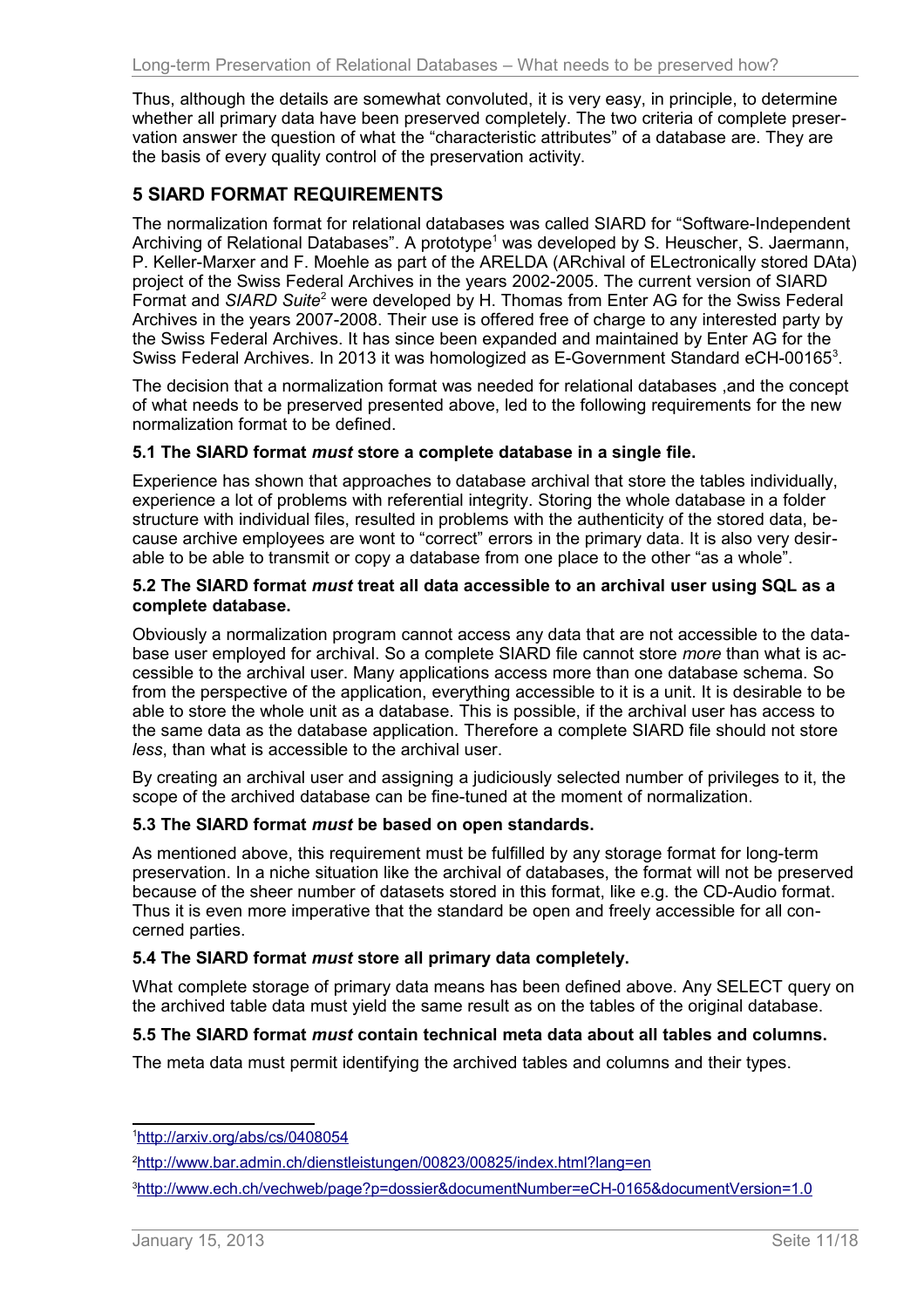## <span id="page-11-5"></span>**5.6 The SIARD format** *should* **contain all meta data about database keys.**

The database keys (primary keys, candidate keys, foreign keys) are not absolutely required in the archive. The Criterion of Complete Preservation can be fulfilled without any keys. No result of a SELECT query is changed by the absence of a key. Keys are constraints to keep a database from changing to an inconsistent state. Archived databases, however, are never changed. Nevertheless, information about database keys greatly helps interpretation and understanding of the database structure. So they should be preserved whenever they are available.

## <span id="page-11-4"></span>**5.7 The SIARD format** *may* **contain meta data about all other SQL:1999 objects.**

The SQL:1999 standard defines what a database is. For archival purposes it is very similar to SQL-92 but requires more strict compliance. The more recent standard SQL:2003 has added requirements for stored procedures (code), which are of lesser significance for archival purposes. It is imaginable, that new versions of the SIARD format will be needed when the SQL standard changes significantly.

#### <span id="page-11-3"></span>**5.8 The SIARD format** *must not* **contain any information specific to an institution.**

When confronted with the SIARD format, many archivists confuse the SIARD format with the format of an archive-specific Archival Information Package (AIP) according to the OAIS<sup>[1](#page-11-6)</sup> standard. Thus they would like to add the meta data referring to the tectonics of their institution to the SIARD file. But a SIARD file is much more similar to an MS Word file, which is *contained* in an AIP, together with additional context information of the archive. It should be possible to transmit and integrate the same database file in different archival institutions.

## <span id="page-11-2"></span>**5.9 The SIARD format** *should* **enable integrity control of the primary data.**

Whereas an archive may have a need to add explanatory meta data to a SIARD file, its primary data, which guarantee the completeness (see the Criterion of Complete Preservation above), must never be changed. A file format in itself cannot control its own integrity. But it can simplify integrity control by computing a digest (check sum) over the primary data, which can be stored in a catalog and compared to a computation of the digest on the primary data at a later time.

# <span id="page-11-1"></span>**6 SIARD FILE STRUCTURE**

Similar to many other modern file formats (MS Office Open XML, Open Document Format) a SIARD file is a ZIP file containing XML files and – possibly – some text and binary files representing large objects. Due to the fact, that databases often are larger than 4 GB, the 64-bit extension of the ZIP standard is used. The ZIP file is only used as a container and stores the content uncompressed – leaving the compression concern to lower-level hardware drivers. All XML files store their data as UTF-8 characters. Thus the SIARD file structure is based on these international standards:

- $-$  ZIP (64-bit Version  $>$  4.5) for the container,
- SQL:1999 for the structure,
- XML for the data,
- UTF-8 for the characters.

The complete definition of the SIARD format can be found elsewhere<sup>[2](#page-11-7)</sup>. Here we only give a brief overview as a basis for the following discussion.

#### <span id="page-11-0"></span>**6.1 Folders** *header* **and** *content*

A SIARD file consists of two folders *header* and *content* on the highest level.

The *header* folder contains the file *metadata.xml*, which describes the complete database by listing all database objects in SQL:1999 compliant format that could be retrieved.

<span id="page-11-6"></span><sup>&</sup>lt;sup>1</sup>http://en.wikipedia.org/wiki/Open\_Archival\_Information\_System

<span id="page-11-7"></span><sup>2</sup><http://www.bar.admin.ch/dienstleistungen/00823/00825/index.html?lang=en>

<http://www.ech.ch/vechweb/page?p=dossier&documentNumber=eCH-0165&documentVersion=1.0>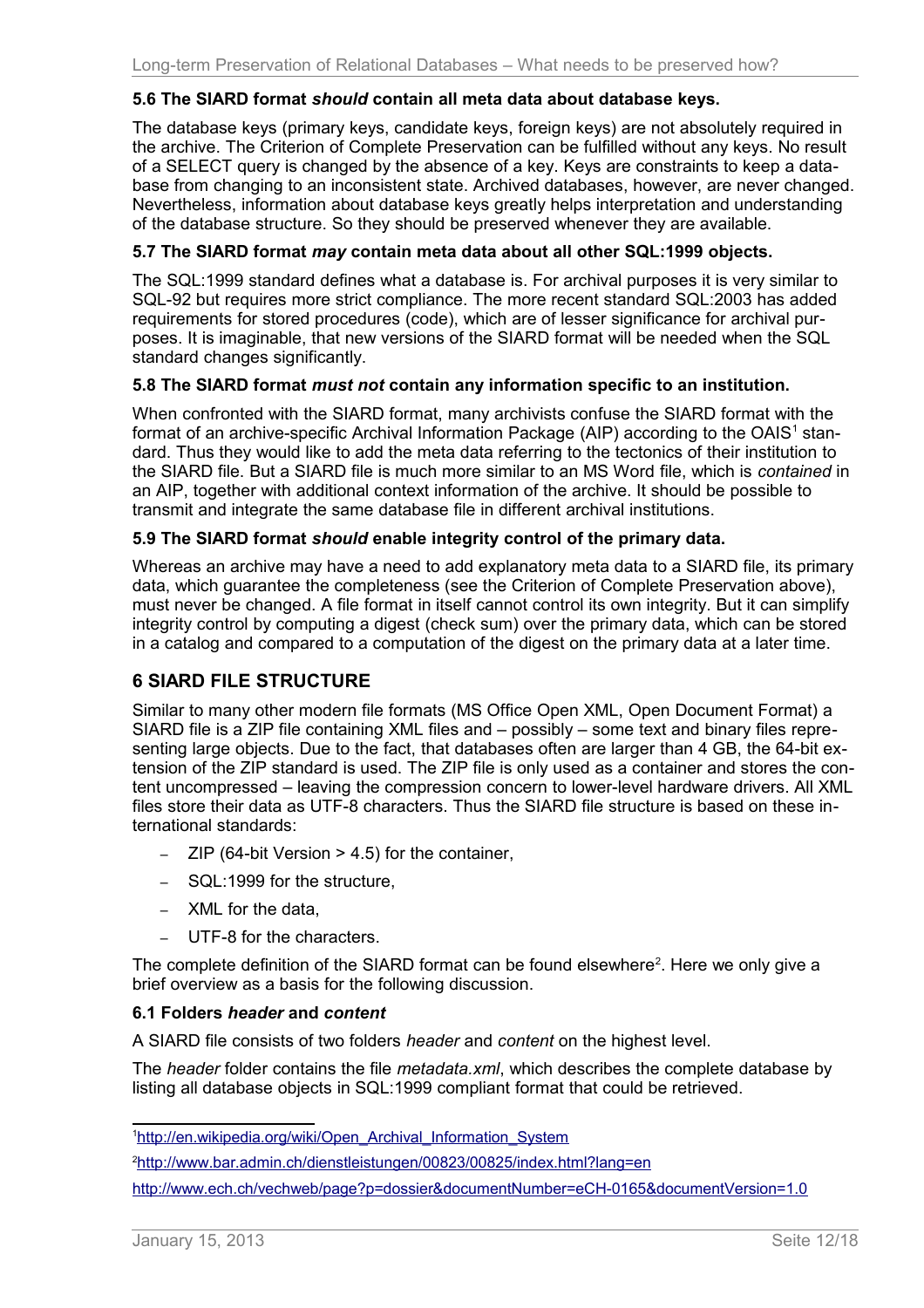The *content* folder contains a folder for each database schema archived. All folder and file names in the SIARD file are short and restricted ASCII ('0'-'9','A'-'Z','a'-'z') for maximum compatibility with any operating system. So the schema folder names are usually *schema0*, *schema1*, *schema2*, … The map from the real schema name in the database to the folder name is established in the *metadata.xml*.

## <span id="page-12-4"></span>**6.2 Schema Folders**

Each schema folder contains a table folder (*table0*, *table1*, *table2*, ...) for each table in that database schema.

## <span id="page-12-3"></span>**6.3 Table Folders**

Each table folder contains an XML Schema Definition for the table data, an XML file representing the table data, and – possibly – folders (*lob0*, *lob1*, *lob2*, ...) for each large object column.

The XML Schema Definition maps the SQL types to XML types. The table XML file holds the actual primary data with a *row* tag for each column and a column tag (*c1*, *c2*, *c3*, …) for each column. The row and column tags have been chosen as short as possible. The size of a SIARD file should be dominated by the primary data content and not by the tags.

## <span id="page-12-2"></span>**6.4 Large Object Folders**

The large object folders contain a file for each large object of that column with a length larger than some minimum length. Every large object value is either "in-lined" in the table XML like any non-large value or referenced as a file in the corresponding LOB folder.

The reason for this somewhat arbitrary "in-lining" is the experience, that many LOBs are NULL or very short and that very many small LOB files in the LOB folder are difficult to handle on some operating systems.

## <span id="page-12-1"></span>**6.5 Integrity of the Data, Formerly Called Authenticity**

The SIARD format permits storing a message digest (check sum) over the contents of the *content* folder in the *metadata.xml*. By recalculating this digest and comparing it with the one stored in the meta data at the moment of creation of the SIARD file, one can detect if the primary data have been tampered with after the download. Metadata are not part of this integrity check because archives must have the possibility to enhance them any time.

Of course it is easy to change the primary data, recompute the message digest and store the changed message digest in the *metadata.xml*. The SIARD format does not pretend to establish a cryptographic barrier against fraud. However, if the check sum proves integrity at the moment of ingest, then it can be stored in a separate database (e.g. a database acting as the "Data Management" unit of the OAIS<sup>[1](#page-12-5)</sup>) of the institution and can be used at the moment of access for proving the integrity of the primary data.

# <span id="page-12-0"></span>**6.6 Validity**

A SIARD file is valid, if it conforms to the standards mentioned above:

- 1. It must be a valid ZIP 64 file.
- 2. The XML files must conform to the respective XSDs and all be coded in UTF-8.
- 3. The *metadata.xml* and the *table<n>.xsd* files must describe a database structure that conforms to SQL:1999. Specifically all constraints (column types, database keys) mentioned in the meta data must be met by the data.

Unfortunately the last requirement is forgotten by some validation systems that focus too narrowly on XSD conformance.

The ZIP conformance can be checked individually by unzipping it with PKZIP<sup>[2](#page-12-6)</sup> or Zip64File<sup>[3](#page-12-7)</sup>.

<span id="page-12-7"></span><sup>3</sup><http://sourceforge.net/projects/zip64file>

<span id="page-12-5"></span><sup>&</sup>lt;sup>1</sup>http://en.wikipedia.org/wiki/Open\_Archival\_Information\_System

<span id="page-12-6"></span><sup>2</sup><http://www.pkware.com/software/pkzip/>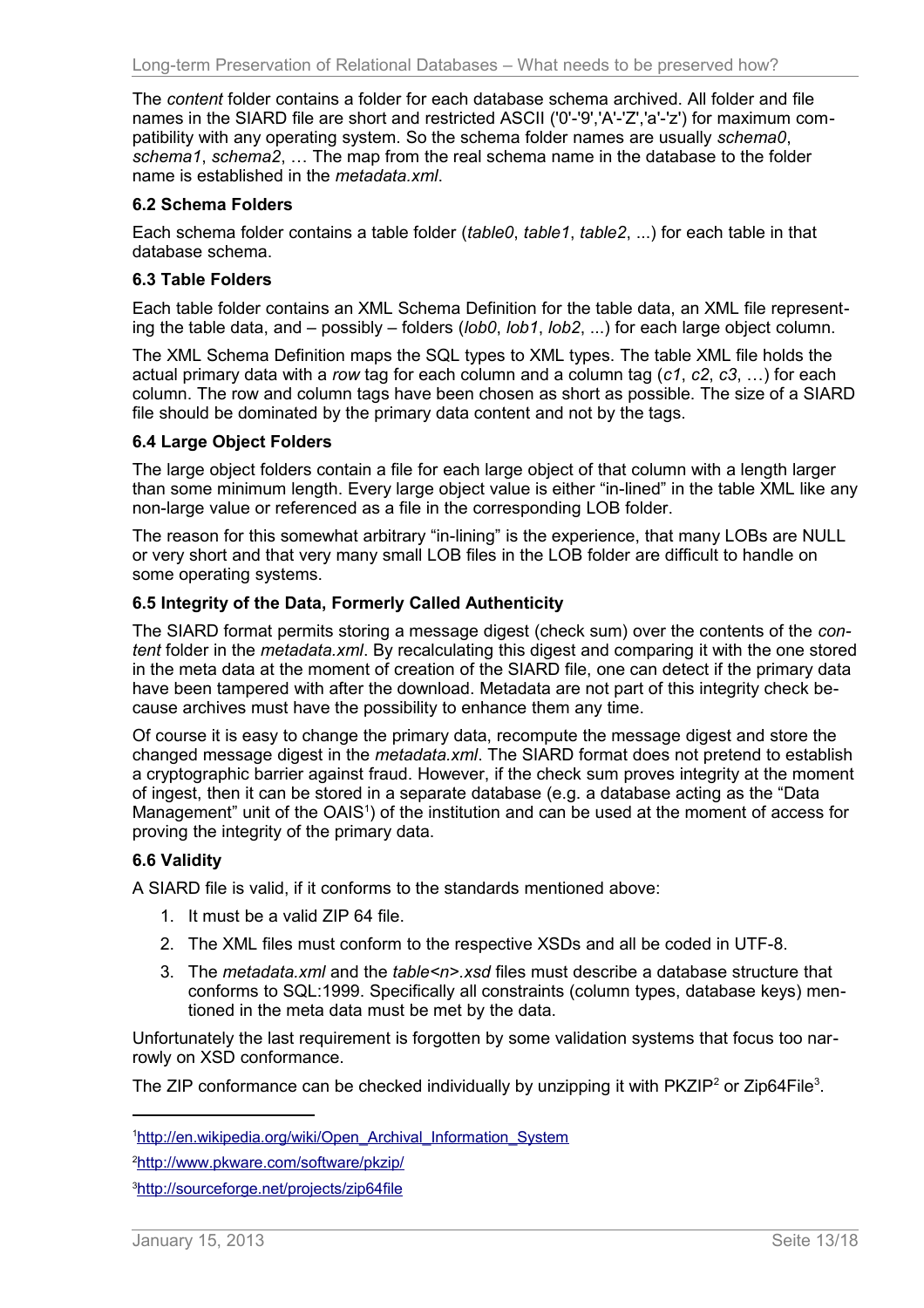The XSD compliance can be checked with any XML tool, utilizing the *metadata.xsd* of the SIARD format definition.

The SQL conformance can be checked by attempting to upload the SIARD file to a database system which is reasonably conformant to the SQL:1999 standard (e.g. SQL Server).

A very robust practical validation is achieved by opening the SIARD file using *SIARD Suite*, which checks ZIP conformance and XSD conformance of all XSDs, and test-uploading it to a dissemination database of the archive (e.g. a SQL Server instance) which checks conformance to SQL constraints.

## <span id="page-13-3"></span>**6.7 The Problem of Binary Large Objects**

Binary objects – whether they are large objects or not – present a special problem. They may contain anything (possibly code) and thus not be suitable for archival. If they are unimportant, storing some bits that cannot be understood on dissemination, may not hurt much. If the whole database consists of binary objects, it is probably an object-oriented database and therefore not suitable for long-term preservation, because code and data are inextricably mixed in proprietary formats.

Depending on the rules of acceptable archive formats of an institution, one may want to restrict Binary Large Objects (BLOBs) to formats (e.g. image file formats) accepted for archival by the institution.

The same problem must be faced, when archiving documents (PDF, DOCX, ODT, …) which may contain binary image files.

# <span id="page-13-2"></span>**7 THE MAPPING OF SQL TO XML**

The file format described thus far, makes the assumption, that every SQL type can be mapped to an XML type in a valid manner. As real database systems support a very wide – often nonstandard – variety of database types and we should like to be able to archive any relational database that is presented to the archive, we must show that no information is lost in the transformation. We will discuss this for the most typical database types using the Criterion of Complete Preservation derived above.

When databases were standardized, limitation of maximum storage space of a cell was a major concern, because variable length data could not be handled easily and thus every cell used the maximum amount of storage allocated to the column. This led to the proliferation of database types. When XML was standardized these concerns had vanished. It was clear that data between tags were allowed to take any amount of space. Thus many different SQL types can be mapped to few XML types without loss of information.

## <span id="page-13-1"></span>**7.1 Correctness of Character String Preservation**

All character string types (except large objects) can be checked for equality with "=" in an SQL query. Cell content 'Hello' in a column of type CHAR(5) is equal to cell content 'Hello' in a column of CHARACTER VARYING(255). Therefore the database is preserved correctly even if types are not identical, as long as the values are identical. Thus the XML type *xs:string* can be used for storing any character-string database type.

## <span id="page-13-0"></span>**7.2 Correctness of Preservation of Dates and Times**

All date and time database types can be compared using SQL equality. '01-21-2013' as DATE is equal to '01-21-2013 00:00:00.000000' as TIMESTAMP(6). So these values are preserved correctly even if their types differ as long as their values are the same.

We use *xs:date*, *xs:time* and *xs:dateTime* for storing all dates and times in a database.

Although XML permits storing these values with a time zone and a day-light savings offset, *SIARD Suite* stores all times in UTC (Universal Time closely corresponding to Greenwich Mean Time GMT). At the moment of downloading *SIARD Suite* maps local time to universal time. On uploading it maps universal time to local time. It is possible to prevent these conversions using a command-line switch setting the time zone to UTC. Otherwise the local time zone is retrieved from the system in which the *SIARD Suite* runs.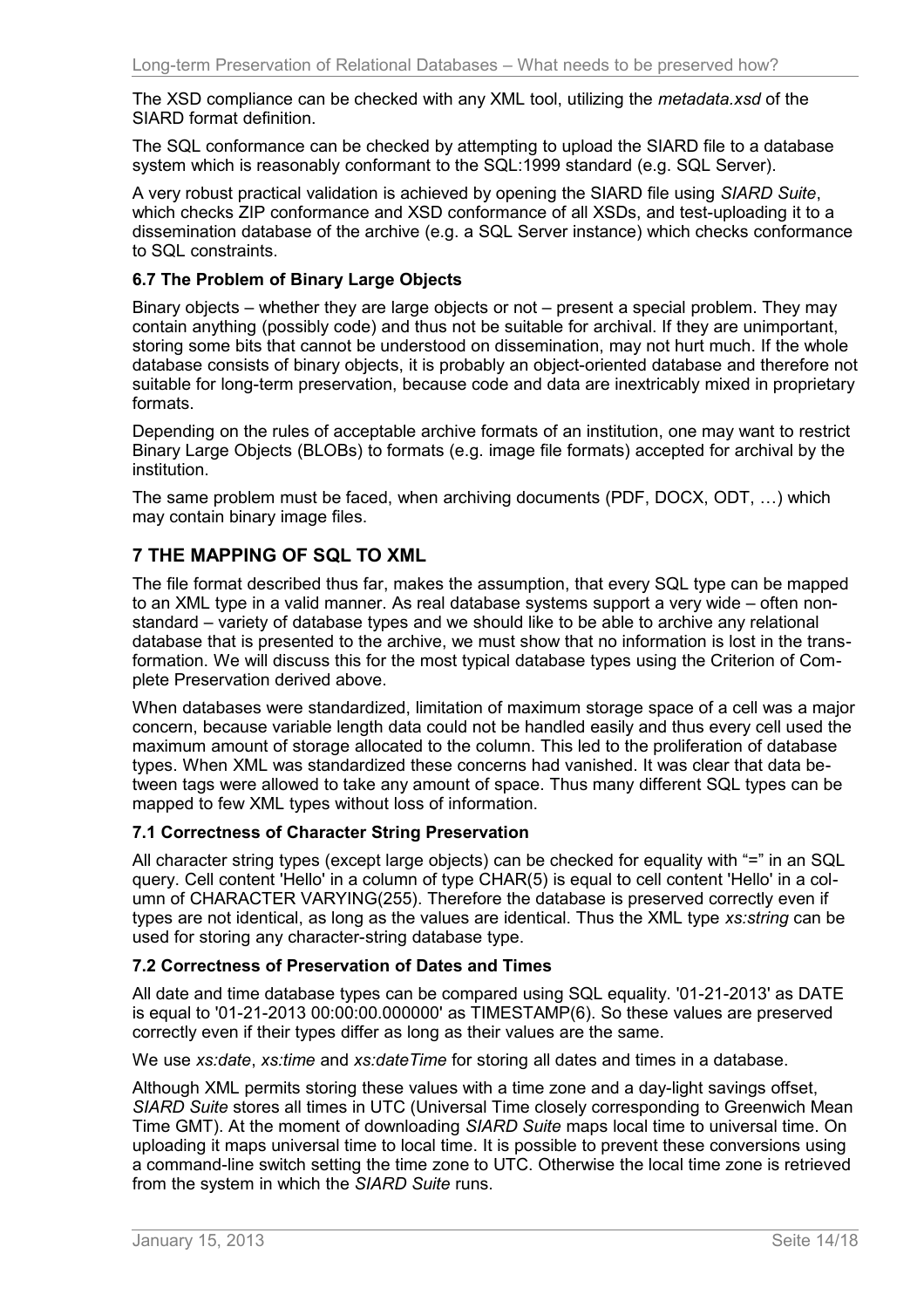## <span id="page-14-5"></span>**7.3 Correctness of Integer Preservation**

All integer types can be checked for equality using SQL. 4 as SMALLINT equals 4 as INT. Therefore we can use *xs:integer* to store any integer type.

## <span id="page-14-4"></span>**7.4 Correctness of Preservation of Decimal Types**

All decimal types can be checked for equality using SQL. 0.5 as DECIMAL(1) equals 0.5 as DECIMAL(5). Therefore we can use *xs:decimal* to store any decimal type.

## <span id="page-14-3"></span>**7.5 Correctness of Preservation of Floating Point Types**

Although comparing floating point numbers in numerical applications is dangerous because of rounding errors, it is permitted for database archival because no arithmetical operations are performed. The 4-byte and 8-byte floating point numbers are ISO standards which are the basis of the database as well as the XML types. Conversion of the binary ISO format to the decimal XML format may introduce a rounding error but preserves equality as well as weak ordering. All floating point types can be checked for equality in SQL. 0.3 as FLOAT(3) equals 0.3 as REAL(5). Therefore they can all be stored either as *xs:float* (4 byte ISO floating point) or *xs:double* (8 byte ISO floating point) with limited loss of precision due to rounding.

#### <span id="page-14-2"></span>**7.6 Correctness and Preservation of Identifiers**

Real-life database systems make different rules concerning which identifiers are valid. Most of them support only a subset of the permissible identifiers in SQL:1999. Some database systems exclude identifiers that are longer than 14 characters. Most database systems have different sets of reserved keywords and forbid identifiers that are equal to one of them. Some database system have different scope rules than SQL and thus prohibit using the same name of an SQL object in a different schema.

*SIARD Suite* always stores the identifier name found in the original system in the SIARD file.

However, it might encounter difficulties on uploading a SIARD file to a different system due to the difficulties mentioned above. Therefore a disambiguation mechanism is used for creating valid identifiers in the target system. A forbidden column name VALUE might be replaced by VALUE0 in a system, where VALUE is a reserved keyword. All identifiers longer than 14 characters may be shortened to 14 characters in a system which limits identifier length. If the truncation process maps two different identifiers to the same value IDENTIFIER, then *SIARD Suite* will use IDENTIFIER1 for one of them and IDENTIFIER2 for the other when uploading the database.

In spite of this difference between the original and the restored database the Criterion of Complete Preservation is still fulfilled, because the values of the primary data do not depend on the names of tables or columns. All SELECT queries still yield the same result, as long as it is known, which identifiers in the SIARD file were replaced by which disambiguated names.

# <span id="page-14-1"></span>**8 SQL OBJECTS OTHER THAN TABLES**

In a SIARD file only cell values of so-called base tables are considered to be primary data. All other objects are only described in the meta data.

## <span id="page-14-0"></span>**8.1 Keys**

As already mentioned before, the primary keys, candidate keys and foreign keys of a database should be documented in the meta data. They only refer to schemas, tables and columns and thus only describe the primary data more closely. Although, strictly speaking, their absence will not change the outcome of any SELECT query, they are a great help for understanding the database structure. Also their presence permits more close control of the consistency of the database. Thus, downloading a live database where records are entered or deleted between the lengthy archival of two tables might introduce relational inconsistencies, which would be detected with the help of keys. (For this reason only snap shots of a database should be archived, that do not change during archival.) If it is desired that they should be excluded when *SIARD Suite* is used for archiving, one will have to drop all constraints before downloading the database.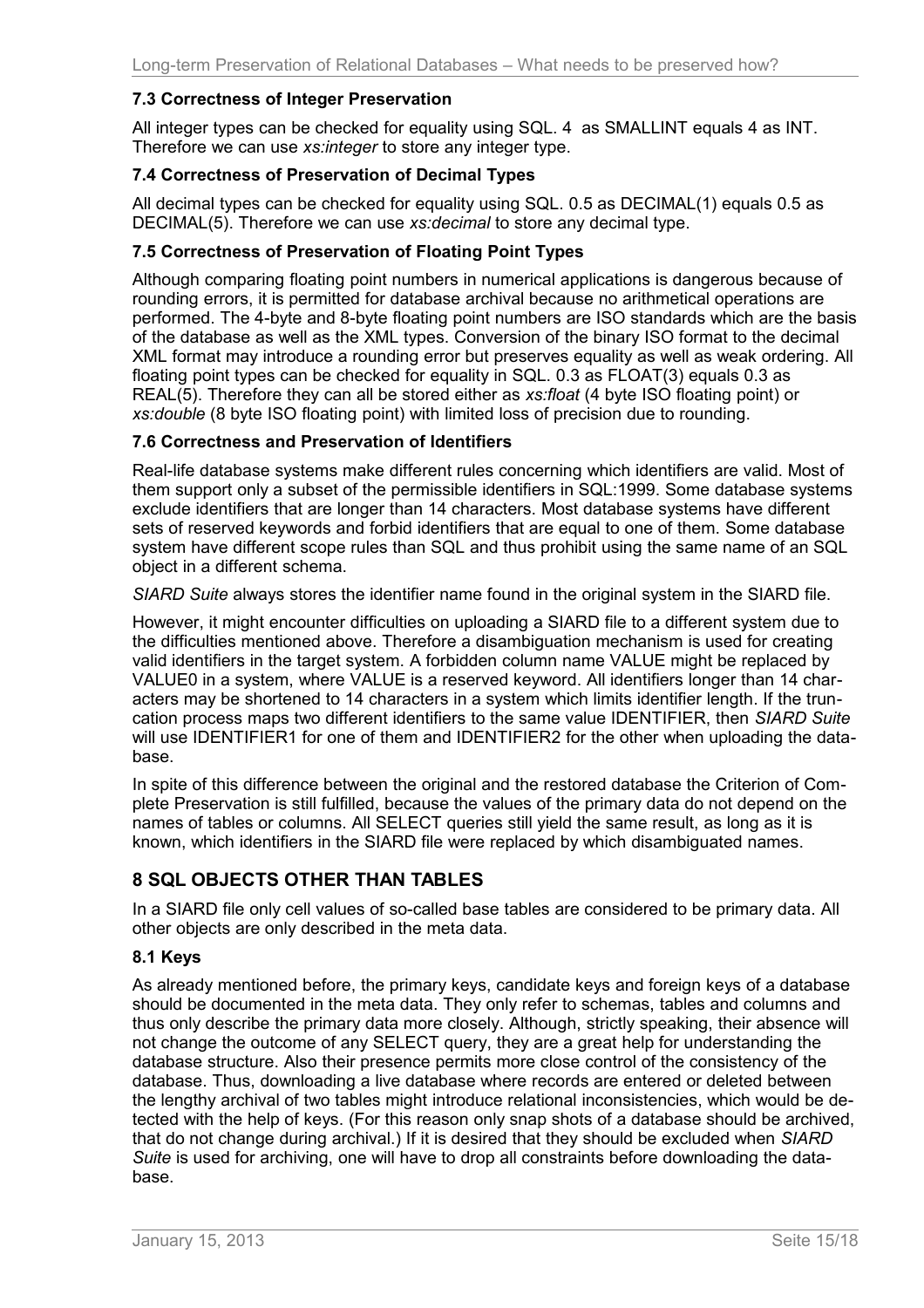Whenever possible, *SIARD Suite* attempts to enable the key constraints in databases uploaded onto a dissemination server. This may fail because some databases only permit primary keys as target for foreign key references, whereas others also allow candidate keys. Even if the constraints cannot be all enabled on upload, the database can be queried without data loss. Therefore in this case the upload is successful, although accompanied by some warnings.

#### <span id="page-15-3"></span>**8.2 Views**

Views are SELECT queries, that are stored under a name. Unfortunately they may contain code (function calls). Real-life database systems also support many non-standard SQL constructs, which may appear here. Therefore it is improbable, that the same query can be executed on a different database system, than that upon which the database is uploaded.

The text of the query may nevertheless be of interest and help understanding the use of the database, as the SQL dialects at least resemble each other a lot. Therefore it is useful if views are documented in the meta data. Unfortunately many database systems do not enable access to the query text. *SIARD Suite* stores the query text if it can find it. Otherwise it at least stores the name and the column names and types of the query result and lets the user add the query text manually. On upload to a dissemination database, views stored in the SIARD file are not created because of the differences in SQL dialects, which make a general upload almost impossible. The user of the dissemination database will have to create them manually based on the information in the SIARD file if they are important.

#### <span id="page-15-2"></span>**8.3 Constraints and Triggers**

Check constraints are similar to the WHERE condition of a SELECT query. They can contain code (function calls) and are often formulated in an SQL dialect which does not conform to the SQL standard. They are used rarely and some database systems even do not support them. As with all constraints their value is only informational. Archived databases do not change. Constraints serve to prevent inconsistent changes of a database. So no primary data are lost when they are not preserved.

In the SIARD Format a meta data object is defined for check constraints, which are objects specified in the SQL:1999 standard.

*SIARD Suite* displays the check constraint data, when they are present in the SIARD file, but does not create them on download or upload them.

A trigger is code that is executed when a certain database change occurs. Again this is immaterial for archived databases because no change ever occurs. Also the code is most likely not executable on the dissemination system. Therefore a trigger only serves an informational purpose.

In the SIARD Format a meta data object is defined for triggers, which are objects specified in the SQL:1999 standard.

*SIARD Suite* displays the trigger, when they are present in the SIARD file, but does not create them on download or upload them.

#### <span id="page-15-1"></span>**8.4 Routines**

Routine is the word used in the SQL:1999 standard for stored procedures. These are all code and thus certainly cannot be objects of long-term preservation. Also in real-life databases they come in all kinds of programming languages (PL/SQL, JAVA, Visual Basic).

*SIARD Suite* usually stores at least the signature (routine name and parameter types and names). For some database systems, the body of the routine can be stored too. In all other cases, it is possible to enhance the routine meta data by copying the body manually.

Routines are a very minor concern in the context of long-term database preservation. They are not uploaded to a dissemination database by *SIARD Suite*.

#### <span id="page-15-0"></span>**8.5 Permissions**

SQL:1999 objects like users, roles, privileges also carry some information about how the database was used. They can be documented in the SIARD file. They constrain access and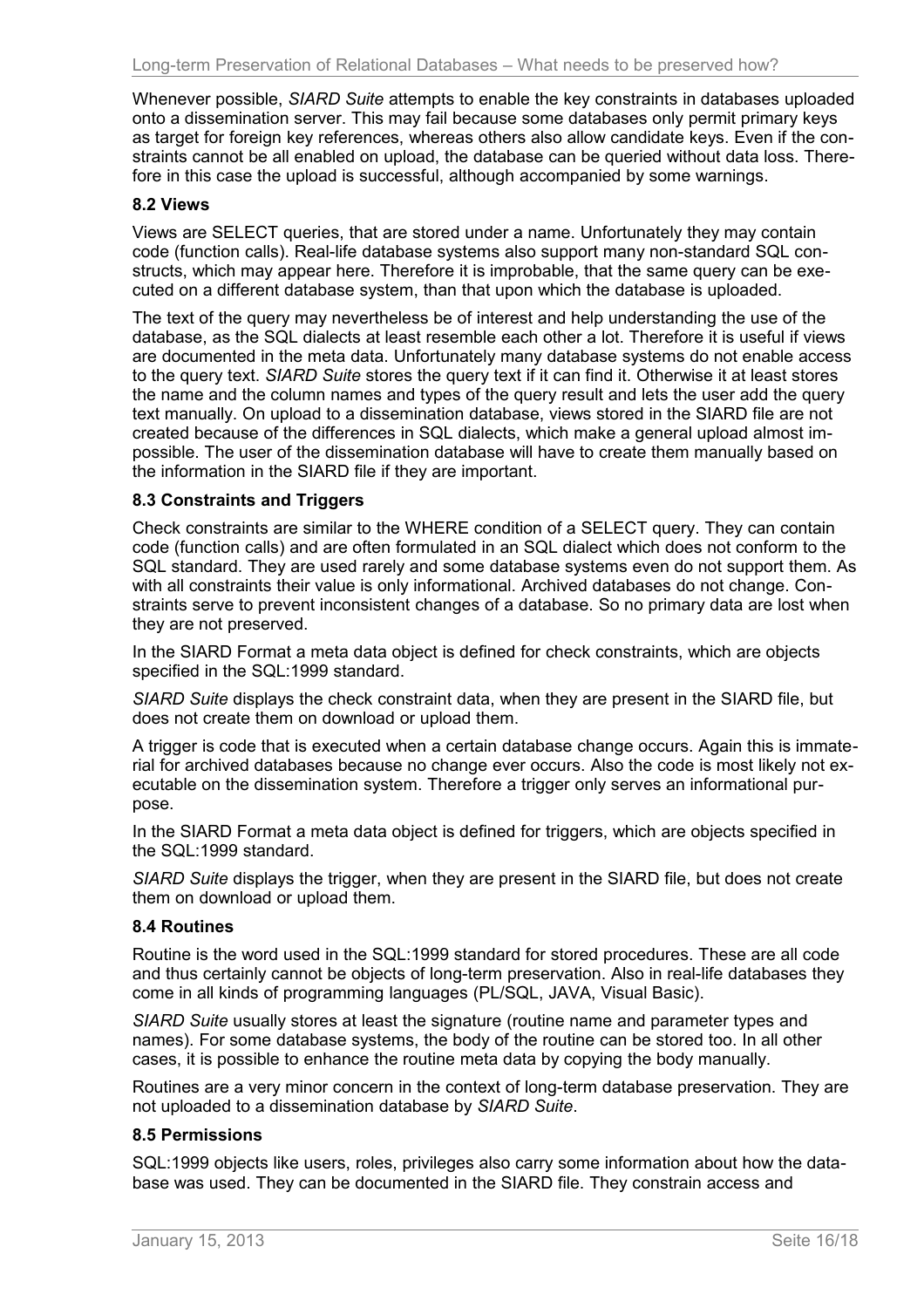changes to parts of a database for some users. They must never be enabled on upload to a dissemination system, because an archive almost certainly will need to apply a different kind of access control to its data.

## <span id="page-16-2"></span>**8.6 Applications**

Database applications are not part of the SQL:1999 standard. However, almost all databases are accessed by their users through the user interface of an application. For example MS Access files contain Forms, Reports and Visual Basic code, which present database table data to the user and extract some specialized reports from them. As mentioned in the chapter Code and Data, they are not suited for long-term preservation.

What *can* be preserved, however, are some sample screen shots (image files) and sample reports (document files), that document, how people accessed the table data. It is very useful, to store such documents together with a manual and a data dictionary along with the database in an Archive Information Package to help future researchers understand the meaning of the data.

# <span id="page-16-1"></span>**9 SIARD FORMAT AND** *SIARD SUITE*

For an archive, the all-important question is the choice of the normalized archive format. As soon as documents in this format accumulate in the archive, it becomes very difficult for the archive to extract itself from that commitment. In the case of long-term preservation of databases we consider the choice of the SIARD format reasonable. No other archival format of databases is an open, durable standard, which has been developed with the normalization strategy as a basis. It is to be hoped that many archives adopt this format and thus join the community in which databases in this format can be exchanged.

The archives must commit to a common format because they are a niche market. No single archive can afford to define and maintain their own standard. Only through wide adoption of a common format is the exchangeability of data between archives guaranteed

If all archives start defining their own derivation of the SIARD format – with different sets of meta data for example – then again database documents cannot be exchanged between archives. The users of the SIARD format must agree to stick to the relatively few versions developed by the standard committee (currently: Swiss Federal Archives and the Swiss E-Govern-ment Standards association eCH<sup>[1](#page-16-3)</sup>, but a more international standardization process could and should be adopted). Requests for features of future standard can be submitted to the committee and must be approved by it.

In other types of business, the vendor lock-in is usually through the software. In the case of archives with a normalization strategy, the software is secondary. *SIARD Suite* is a "reference implementation" which is used in real-life archiving solutions. This software for normalizing and denormalizing is very versatile, supports many database systems and does not depend on the operating system. However, for special purposes (e.g. direct conversion of some dump format to a SIARD file with high performance) other programs can make use of the format. The only condition is that they conform to the format.

Whereas SIARD files are never migrated in the archive, *SIARD Suite* as a program performing the normalization and denormalization of real-life database systems must be maintained and upgraded with the arrival of new versions of database systems and operating environments.

## <span id="page-16-0"></span>**9.1 Guiding Principle for** *SIARD Suite***: All Databases can be Archived**

The goal of an archive is to document real government activity, not to censor the data it receives. Of course, it is desirable that government agencies proceed in an orderly fashion. But if politics fail to enforce it, the archive is usually not in a position to remedy that at the time when the documents are to be archived.

So on the one hand, an archive must attempt to limit the data formats it accepts as narrowly as possible. This goal is well served by normalization. On the other hand, it must be able to include all data – or at least the large majority – that are handed to it. This goal can only be achieved, if the normalization process attempts to archive any document of the given type.

<span id="page-16-3"></span>1 <http://www.ech.ch/vechweb/page>